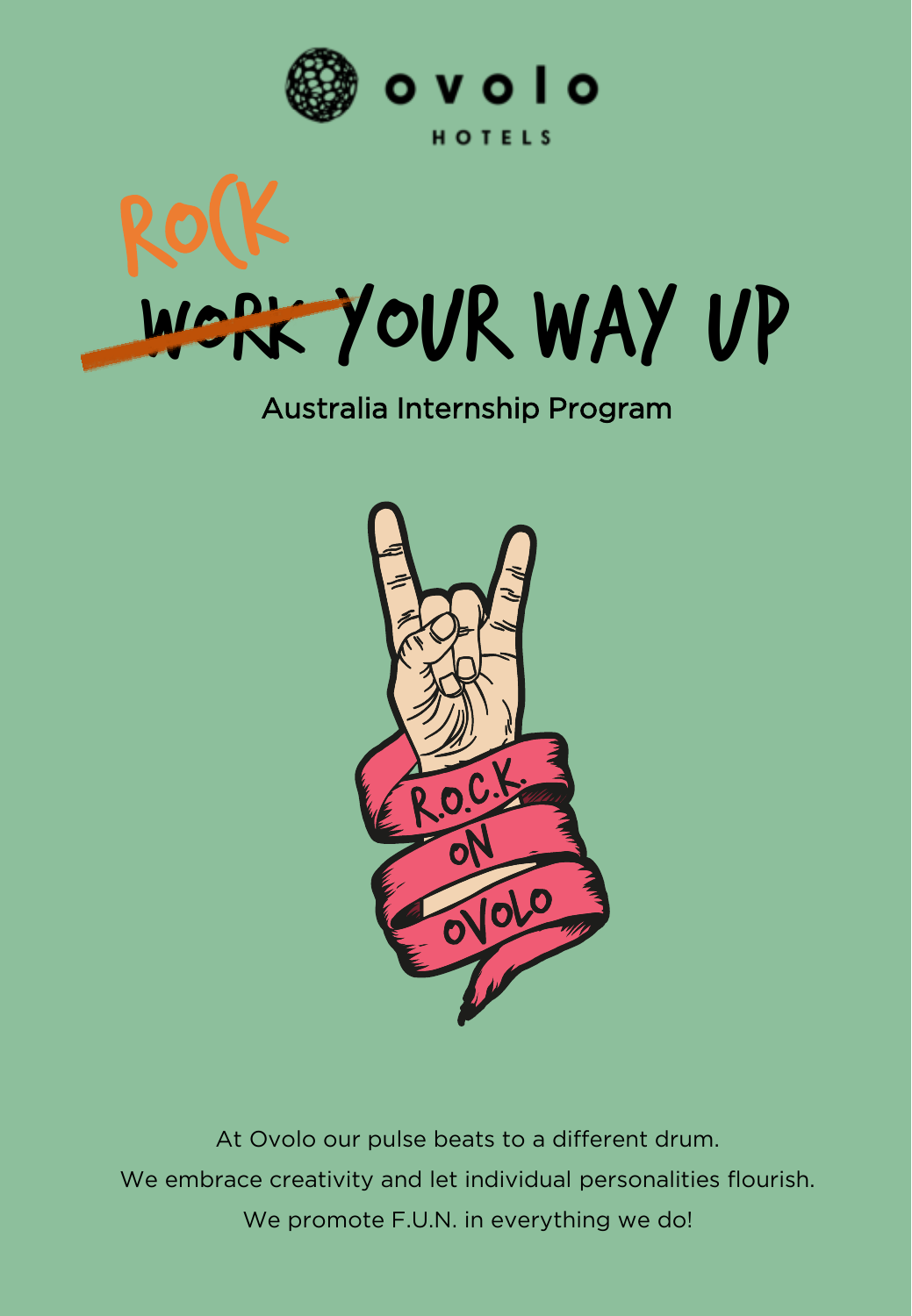

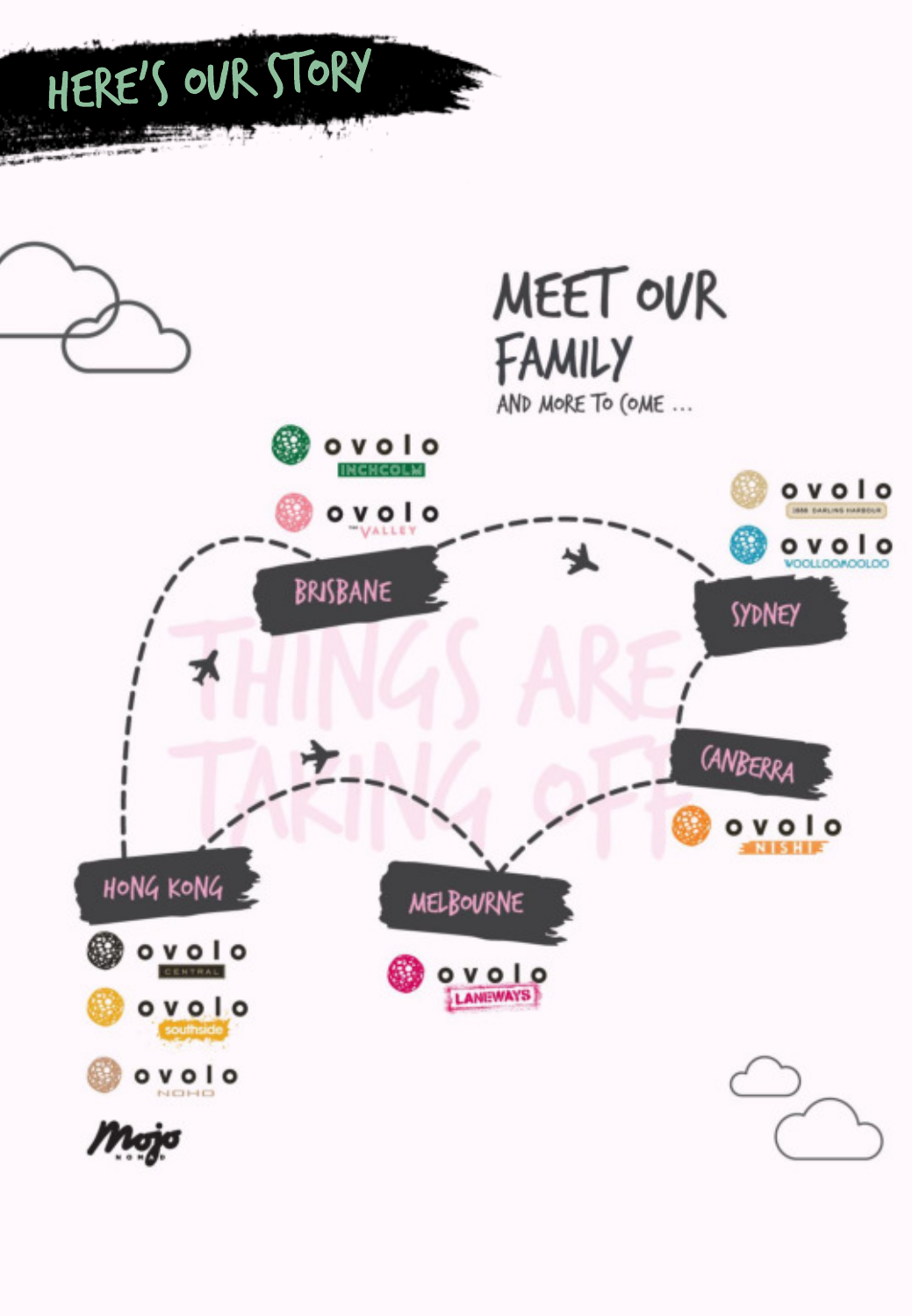## OUR MISSION & VISION

# SHINY HAPP

Sit at the very heart of the Ovolo DNA, *'Shiny Happy People'* anchors the Ovolo business and the decisions we made every day.

Driven by our effortless living ethos, helping people to shine lies in everything we do. Waking up shinier and more optimistic whenever you are with Ovolo.

Of course, happiness is infectious. Walk in and out of our hotels, sitting at our desk, serving our guests. Everything we do, everything we do it.

It's why we are working hard to create inspired workplaces and meaningful contributions to people and society.

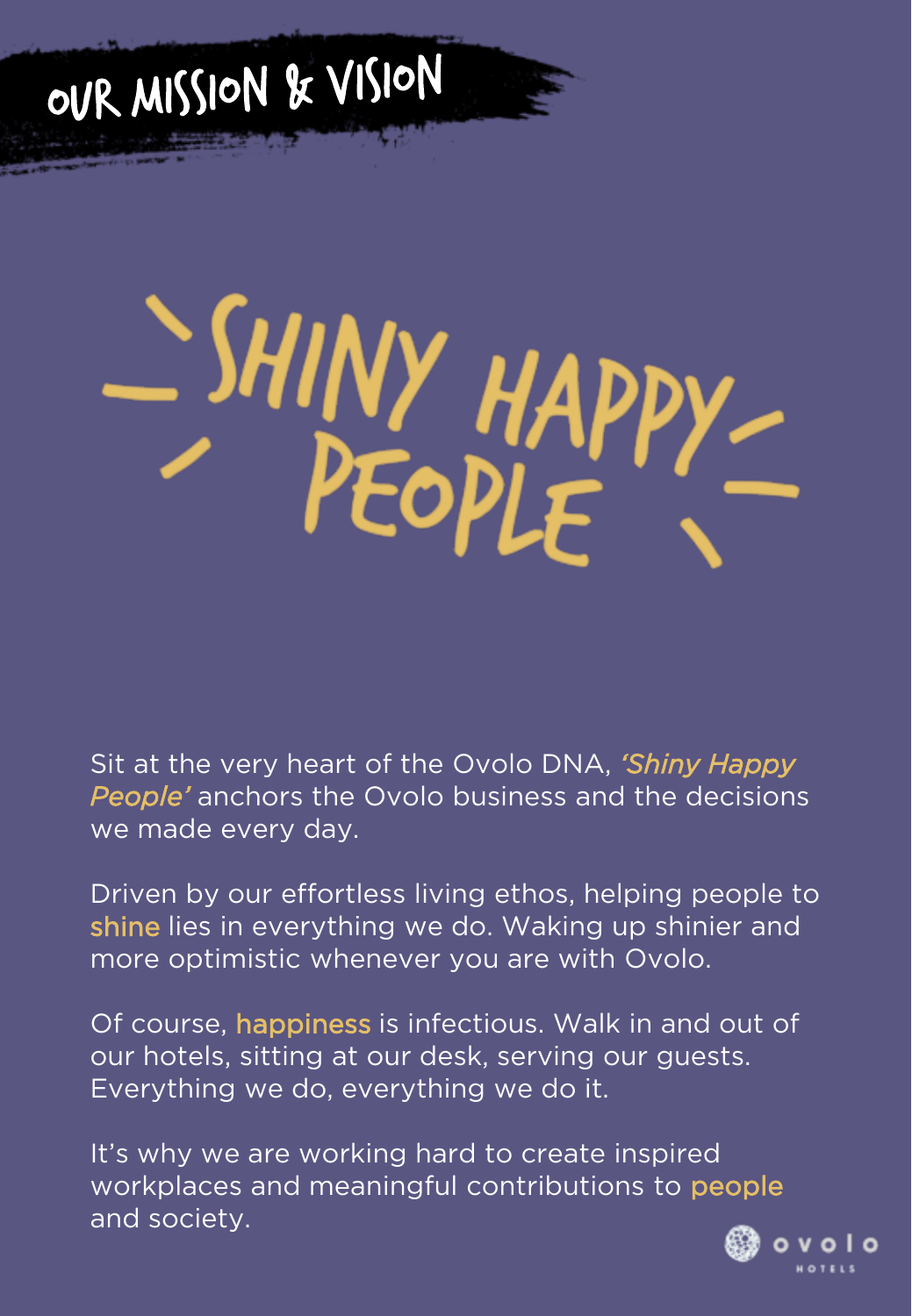



GIRISH JHUNJHNUWALA **CHAIRMAN & CEO** 

- Winner of 2016 EY Entrepreneur of the Year for Hong Kong & Macau Region, is the lifelong entrepreneur, founder and visionary behind Ovolo Hotels in Hong Kong and Australia.
- Girish has always been about challenging industry convention, thinking differently and creating intuitive new concepts that deliver from a genuine customer's point of view
- Under Girish's leadership, Ovolo has quickly grown from one property into a diversified international hospitality company that currently owns and operates a collection of nine individually designed properties in Hong Kong and Australia



Dave Baswal Coo/ CFO, Australia

- Heading up Ovolo Australia Operations, Dave brings with him over 15 years' experience within the hospitality industry. An exemplary hospitality executive who creates strategic alliances with organisation leaders, Dave is driven by a consistent goal for effectively aligning with and supporting key business initiatives across a company's portfolio. He builds and retains high performance teams by hiring, developing and motivating skilled professionals.
- Dave joined Ovolo Group's Australian team with a goal of driving the Hong Kong-based brand's further expansion into the Australian market. Dave brings a wealth of knowledge and experience to lead the Ovolo Australia Team.

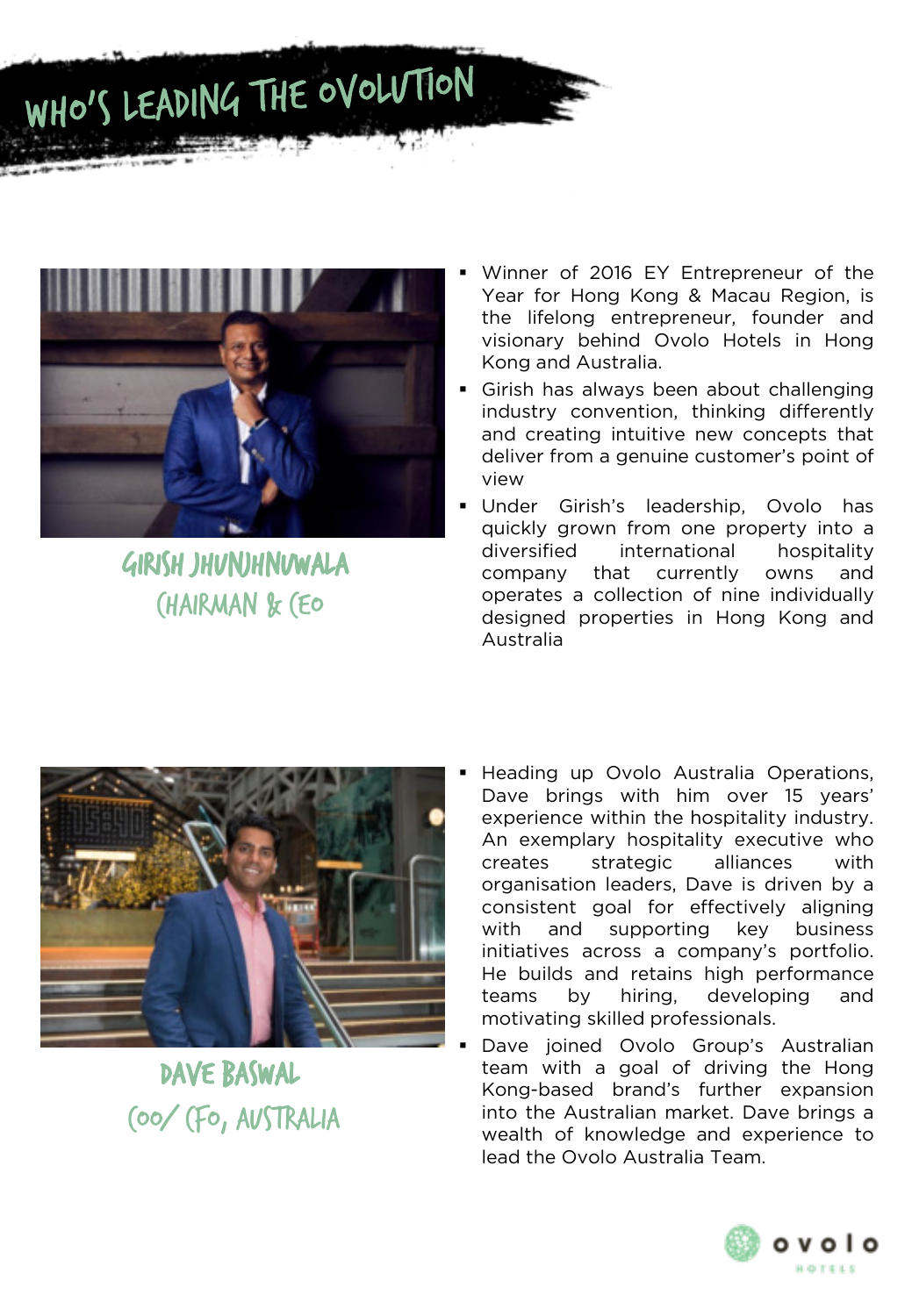IT'S ALL ABOUT YOU

That's right, being part of our rock band you will enjoy all these fun-loving benefits and activities. It's all covered! … Why? Because we love you, man!





#DoGooDWITHoVoLo



(OACHED BY ROCK STAR LEADERS With Monthly learning allowance





JOIN SOCIAL **ACTIVITIES &** SHARE THE LOVE





## LOOKING FOR FUTURE ROCK STARS

If you think you are awesome, You ARE IN! Well, we also don't mind if you are ambitious, enthusiastic, creative, quirky, innovative, engaging, hard-working….. just to name a few.

#### Stay one step ahead.

If you have relevant education background or work experience in hotel industry, congratulation! Don't be sad if you don't, as long as you are unconventional and enthusiastic, welcome to our band!

WE (REATE INSPIRING WORKPLACE,

but you are the one to make it happened.

Be an excellent communicator, embrace personal relationships.

Stay curious everyday, and let your personalities flourish...

 $o$ volo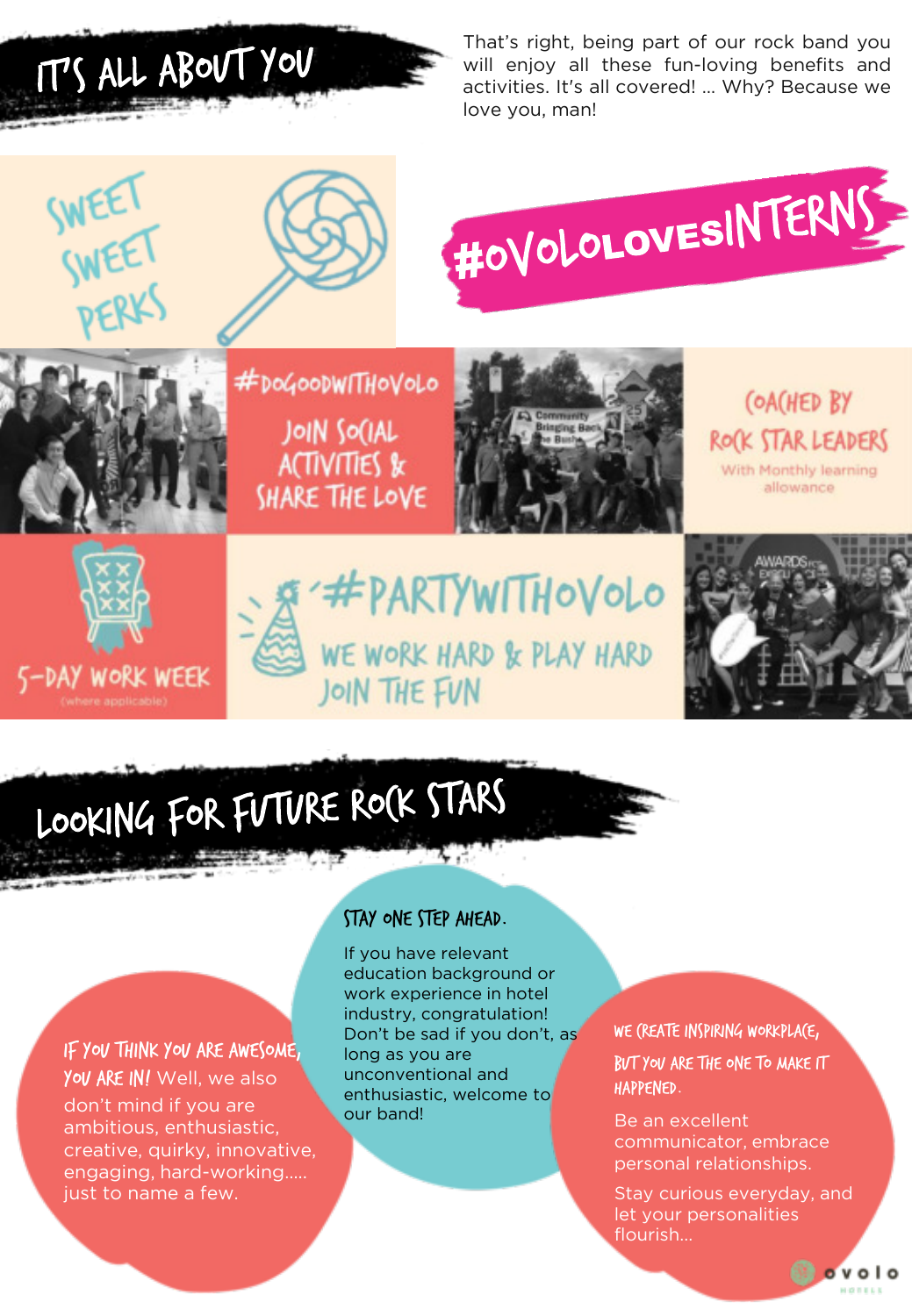THERE'S SOMETHING HAPPENING HERE

Our Internship Program is a **YOV-NIQUE** program that grows you from **ROOKIE** to **ROCK STAR.** After completion of the programme, you will be rock n' rolling the Ovolo stage!

#### Whatever your style is, we are up for it.

Ditch what anyone else thinks, your internship programme is all about YOU. Depending on the length of your availability, you may choose from 3 months to 6 months internship programme.\*

The internship focus is mainly based on your area of study, (i.e. Food & Beverage concentration may choose F&B – Front of House (FOH); Culinary concentration may choose F&B – Back of House (BOH); while Hotel Management/ Service Management may choose Front Office).

#### NO TWO INTERNSHIP EXPERIENCES ARE THE SAME. Always different, always delightful.

At Ovolo, we create engaging and inspiring environments that provide personal coaching experiences and performance evaluation. Your supervisor will catch up with you regularly to help you grow and shine brightly every day.

\**Subject to availability and the Company reserves the right for any changes*

### SPIN ME AROUND - Rotation plan

## 6-MONTHS PROGRAMME

| <b>Department</b>        | <b>Learning Goal</b>                                                                                                                     | Responsible by                         |
|--------------------------|------------------------------------------------------------------------------------------------------------------------------------------|----------------------------------------|
| <b>HR</b> and L&D        | First Day O'boarding, Meet & Greet with key stakeholders.<br>Welcome to Ovolution within 1st month.                                      | Department Managers and L&D<br>Manager |
| Housekeeping             | Shadow Housekeeping Manager by cleaning guest rooms,<br>public areas, hotel exterior, back of house areas and other<br>designated areas. | <b>Housekeeping Manager</b>            |
| <b>Front Office</b>      | Shadow Front Office Manager on Protel check in/out process,<br>meet & greet VIP guests, daily concierge and night audit duties.          | <b>Front Office Manager</b>            |
| <b>Food and Beverage</b> | Shadow F&B Manager on F&B serving in Restaurant, Cafe, Bar,<br>Lo Lounge, in-room dining, conference and events.                         | Food & Beverage Manager                |

HOTELS